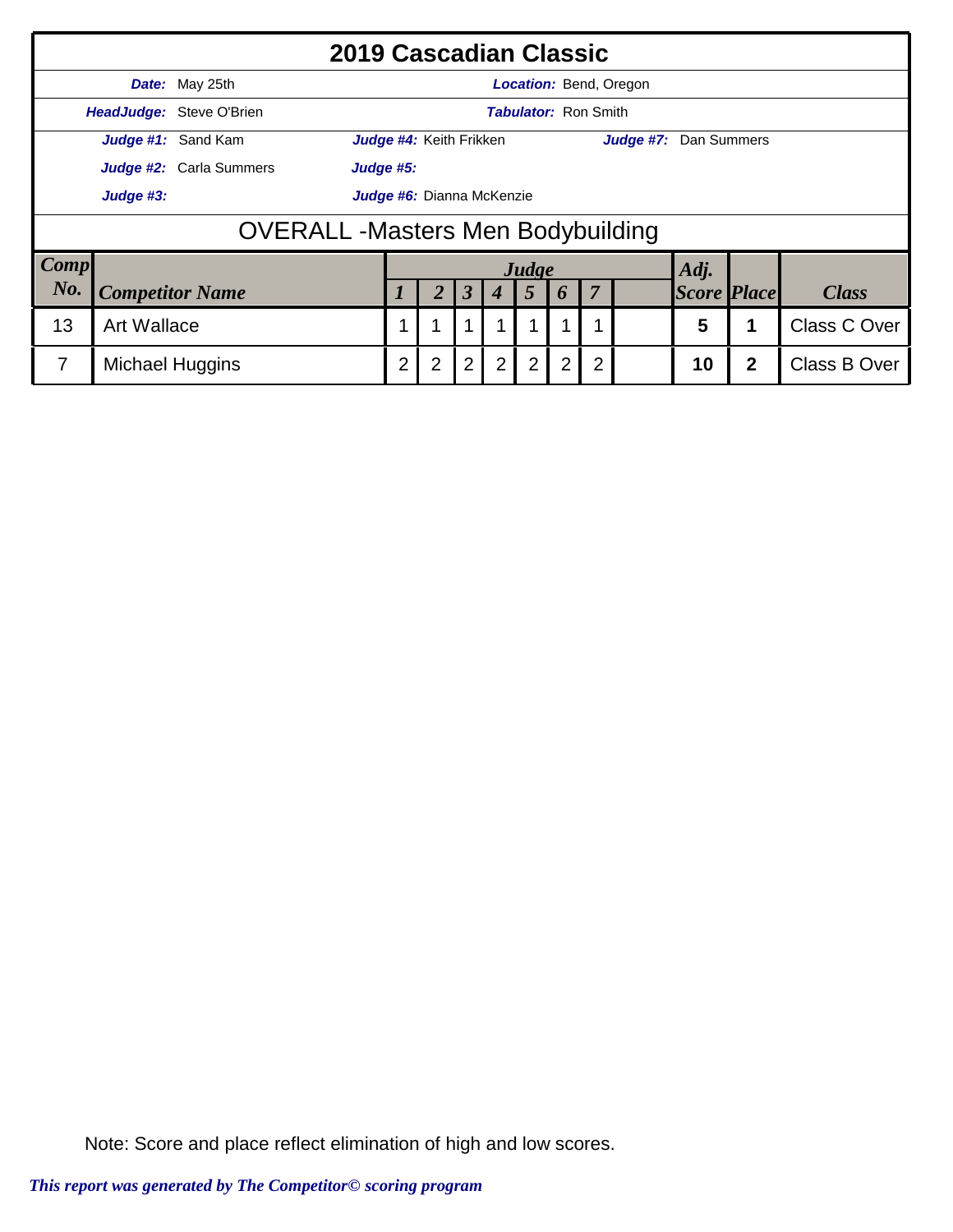|      | 2019 Cascadian Classic                 |                                      |                                                                                                                          |                         |                |                  |       |                             |                |                               |                    |   |                     |
|------|----------------------------------------|--------------------------------------|--------------------------------------------------------------------------------------------------------------------------|-------------------------|----------------|------------------|-------|-----------------------------|----------------|-------------------------------|--------------------|---|---------------------|
|      |                                        | <b>Date:</b> May 25th                |                                                                                                                          |                         |                |                  |       |                             |                | <b>Location: Bend, Oregon</b> |                    |   |                     |
|      |                                        | HeadJudge: Steve O'Brien             |                                                                                                                          |                         |                |                  |       | <b>Tabulator:</b> Ron Smith |                |                               |                    |   |                     |
|      |                                        | Judge #1: Sand Kam                   |                                                                                                                          | Judge #4: Keith Frikken |                |                  |       |                             |                | Judge #7: Dan Summers         |                    |   |                     |
|      |                                        | Judge #2: Carla Summers<br>Judge #5: |                                                                                                                          |                         |                |                  |       |                             |                |                               |                    |   |                     |
|      | Judge #6: Dianna McKenzie<br>Judge #3: |                                      |                                                                                                                          |                         |                |                  |       |                             |                |                               |                    |   |                     |
|      | <b>OVERALL</b> - Womens Physique       |                                      |                                                                                                                          |                         |                |                  |       |                             |                |                               |                    |   |                     |
| Comp |                                        |                                      |                                                                                                                          |                         |                |                  | Judge |                             |                |                               | Adj.               |   |                     |
| No.  | <b>Competitor Name</b>                 |                                      |                                                                                                                          | 2                       | $\mathfrak{Z}$ | $\boldsymbol{4}$ | 5     | 6                           | $\overline{7}$ |                               | <b>Score Place</b> |   | <b>Class</b>        |
| 21   | Julia Monroe                           |                                      | 1                                                                                                                        | 1                       | 1              |                  |       |                             |                |                               | 5                  | 1 | Class B Unde        |
| 19   | <b>Christa Bithell</b>                 |                                      | $\overline{2}$<br>2<br>$\overline{2}$<br>3<br>$\overline{2}$<br>$\overline{2}$<br>$\overline{2}$<br>$\overline{2}$<br>10 |                         |                |                  |       |                             | Class A Unde   |                               |                    |   |                     |
| 14   | Jennie Bowden                          |                                      | 2                                                                                                                        | 3                       | 3              | 3                | 3     | 3                           | 3              |                               | 15                 | 3 | <b>Masters Over</b> |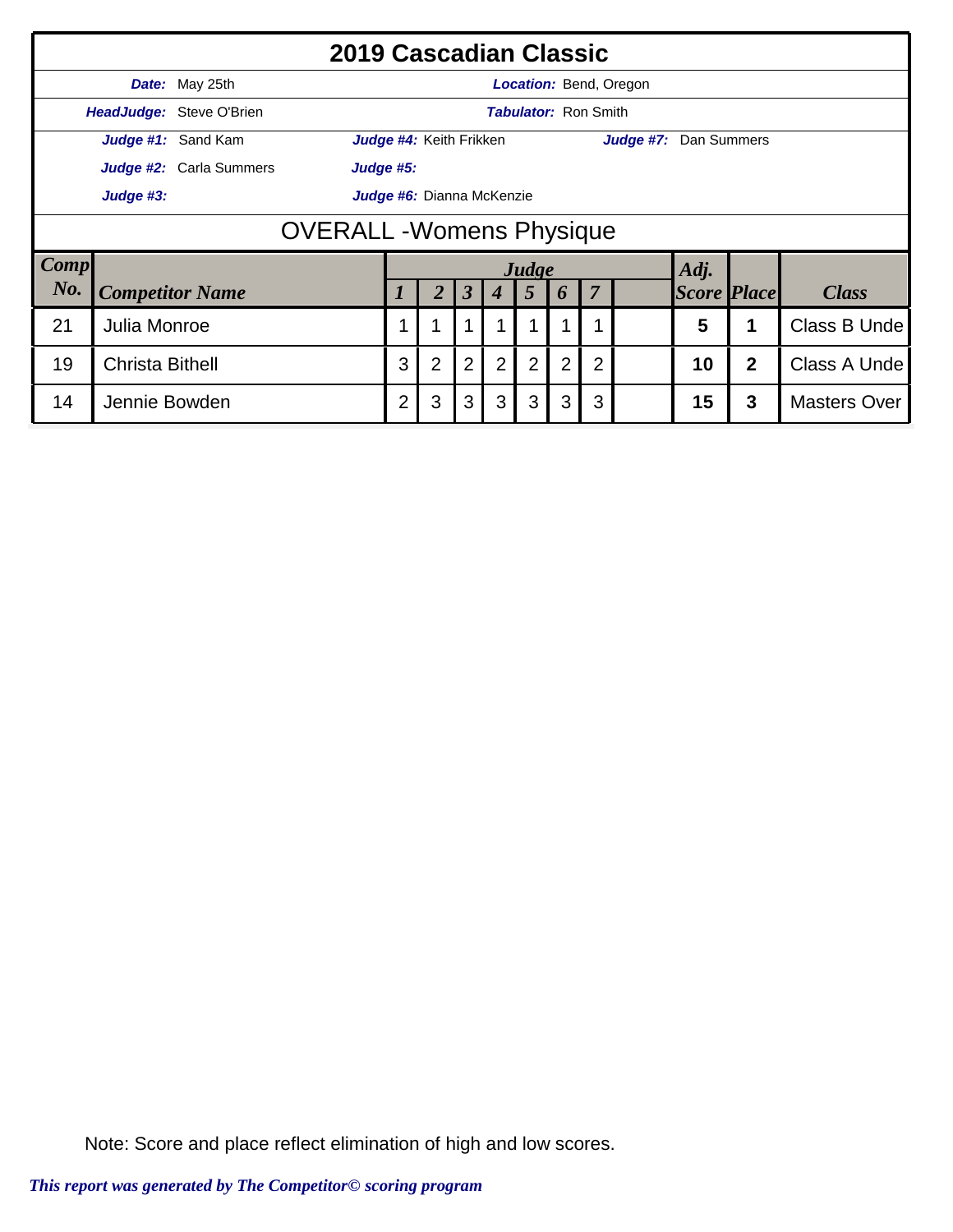|                                                                                                                                        |                                       | 2019 Cascadian Classic   |                                                                                                |                           |                      |                |       |                             |                |                               |                    |   |                     |
|----------------------------------------------------------------------------------------------------------------------------------------|---------------------------------------|--------------------------|------------------------------------------------------------------------------------------------|---------------------------|----------------------|----------------|-------|-----------------------------|----------------|-------------------------------|--------------------|---|---------------------|
|                                                                                                                                        |                                       | Date: May 25th           |                                                                                                |                           |                      |                |       |                             |                | <b>Location:</b> Bend, Oregon |                    |   |                     |
|                                                                                                                                        |                                       | HeadJudge: Steve O'Brien |                                                                                                |                           |                      |                |       | <b>Tabulator:</b> Ron Smith |                |                               |                    |   |                     |
|                                                                                                                                        |                                       | Judge #1: Sand Kam       |                                                                                                | Judge #4: Keith Frikken   |                      |                |       |                             |                | Judge #7: Dan Summers         |                    |   |                     |
|                                                                                                                                        |                                       | Judge #2: Carla Summers  | Judge #5:                                                                                      |                           |                      |                |       |                             |                |                               |                    |   |                     |
|                                                                                                                                        | Judge #3:                             |                          |                                                                                                | Judge #6: Dianna McKenzie |                      |                |       |                             |                |                               |                    |   |                     |
|                                                                                                                                        | <b>OVERALL-Open Mens Bodybuilding</b> |                          |                                                                                                |                           |                      |                |       |                             |                |                               |                    |   |                     |
| $\lfloor \textit{Comp} \rfloor$                                                                                                        |                                       |                          |                                                                                                |                           |                      |                | Judge |                             |                |                               | Adj.               |   |                     |
| No.                                                                                                                                    |                                       | <b>Competitor Name</b>   |                                                                                                |                           | $\boldsymbol{\beta}$ | 4              | 5     | 6                           | $\overline{7}$ |                               | <b>Score Place</b> |   | <b>Class</b>        |
| 25                                                                                                                                     | <b>Justin Shier</b>                   |                          | 1                                                                                              | 1                         |                      |                |       |                             | 1              |                               | 5                  |   | Heavyweight         |
| $\overline{2}$<br>3<br>3<br>3<br>$\overline{2}$<br>3<br>$\overline{2}$<br>$\overline{2}$<br>13<br>Dillon St. Michael<br>$\overline{4}$ |                                       |                          |                                                                                                |                           |                      |                |       | Middleweight                |                |                               |                    |   |                     |
| 29                                                                                                                                     | Josh Musgrave                         |                          | 3<br>$\overline{2}$<br>$\overline{2}$<br>$\overline{2}$<br>15<br>3<br>$\overline{4}$<br>4<br>4 |                           |                      |                |       | <b>Super Heavy</b>          |                |                               |                    |   |                     |
| 23                                                                                                                                     |                                       | Joshua Armstrong         | 3                                                                                              | $\overline{2}$            | $\overline{4}$       | $\overline{4}$ | 3     | 4                           | 3              |                               | 17                 | 4 | <b>Light Heavyw</b> |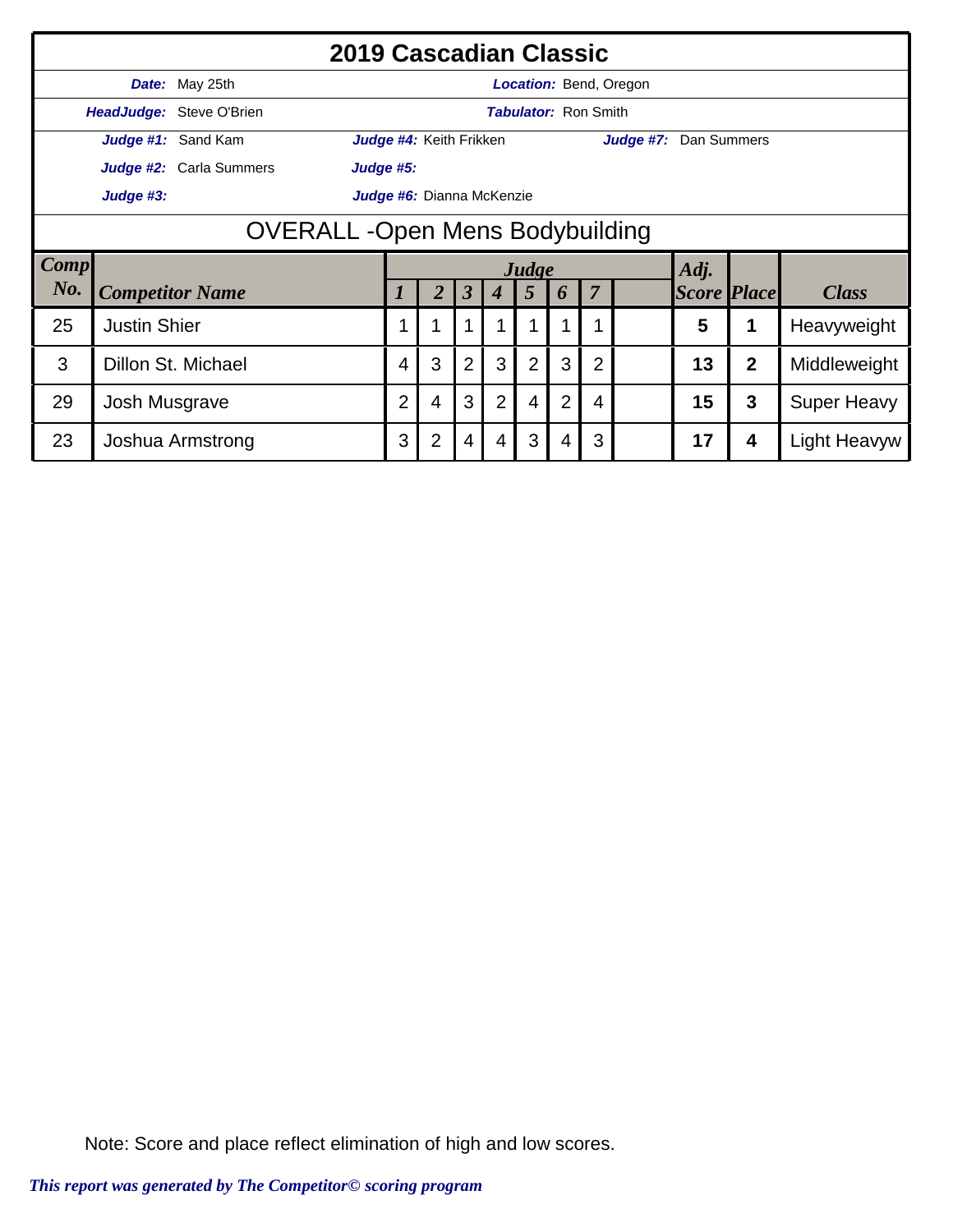|             |                                        | 2019 Cascadian Classic   |                                                                                                                                       |                         |                |                  |                |                             |                |                               |                    |   |              |
|-------------|----------------------------------------|--------------------------|---------------------------------------------------------------------------------------------------------------------------------------|-------------------------|----------------|------------------|----------------|-----------------------------|----------------|-------------------------------|--------------------|---|--------------|
|             |                                        | <b>Date:</b> May 25th    |                                                                                                                                       |                         |                |                  |                |                             |                | <b>Location: Bend, Oregon</b> |                    |   |              |
|             |                                        | HeadJudge: Steve O'Brien |                                                                                                                                       |                         |                |                  |                | <b>Tabulator:</b> Ron Smith |                |                               |                    |   |              |
|             |                                        | Judge #1: Sand Kam       |                                                                                                                                       | Judge #4: Keith Frikken |                |                  |                |                             |                | Judge #7: Dan Summers         |                    |   |              |
|             |                                        | Judge #2: Carla Summers  | Judge #5:                                                                                                                             |                         |                |                  |                |                             |                |                               |                    |   |              |
|             | Judge #6: Dianna McKenzie<br>Judge #3: |                          |                                                                                                                                       |                         |                |                  |                |                             |                |                               |                    |   |              |
|             | <b>OVERALL</b> - Masters Figure        |                          |                                                                                                                                       |                         |                |                  |                |                             |                |                               |                    |   |              |
| <b>Comp</b> |                                        |                          |                                                                                                                                       |                         |                |                  | Judge          |                             |                |                               | Adj.               |   |              |
| No.         |                                        | <b>Competitor Name</b>   |                                                                                                                                       | $\overline{2}$          | $\mathfrak{Z}$ | $\boldsymbol{4}$ | $\overline{5}$ | 6                           | $\overline{7}$ |                               | <b>Score Place</b> |   | <b>Class</b> |
| 14          | Jennie Bowden                          |                          |                                                                                                                                       | 3                       | 3              |                  |                |                             |                |                               | 7                  | 1 | Class A Over |
| 19          | <b>Christa Bithell</b>                 |                          | $\overline{2}$<br>3<br>$\overline{2}$<br>$\overline{2}$<br>$\overline{2}$<br>$\overline{2}$<br>$\overline{2}$<br>$\overline{2}$<br>10 |                         |                |                  |                |                             | Class B Over   |                               |                    |   |              |
| 54          | Anna Kofron                            |                          | 3                                                                                                                                     |                         | 1              | $\overline{2}$   | 3              | 3                           | 3              |                               | 12                 | 3 | Class C Over |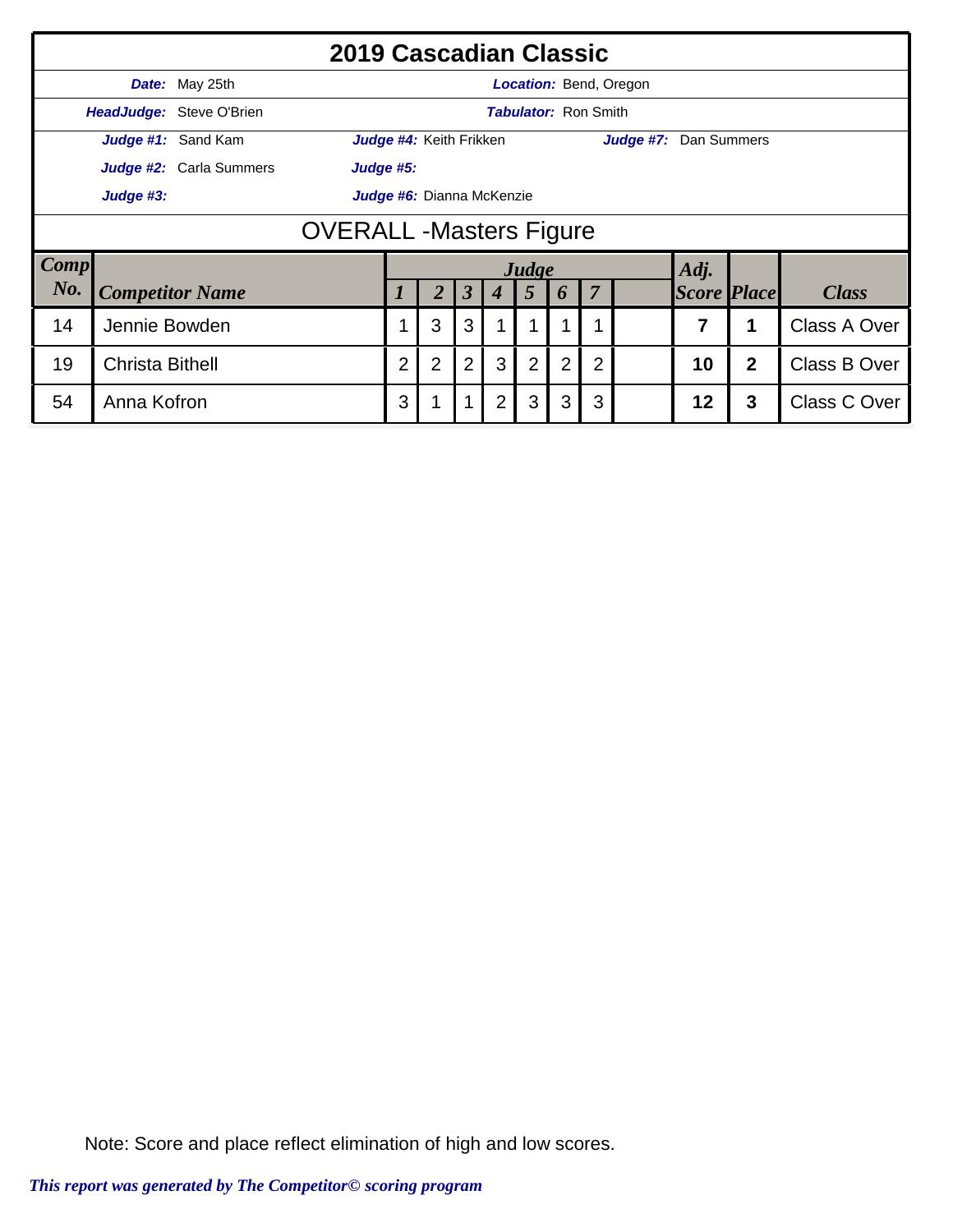|             |                                                                                                                                      | 2019 Cascadian Classic    |                         |                |                      |                  |       |                             |                |                               |                    |   |              |
|-------------|--------------------------------------------------------------------------------------------------------------------------------------|---------------------------|-------------------------|----------------|----------------------|------------------|-------|-----------------------------|----------------|-------------------------------|--------------------|---|--------------|
|             |                                                                                                                                      | <b>Date:</b> May 25th     |                         |                |                      |                  |       |                             |                | <b>Location: Bend, Oregon</b> |                    |   |              |
|             |                                                                                                                                      | HeadJudge: Steve O'Brien  |                         |                |                      |                  |       | <b>Tabulator: Ron Smith</b> |                |                               |                    |   |              |
|             |                                                                                                                                      | Judge #1: Sand Kam        | Judge #4: Keith Frikken |                |                      |                  |       | Judge #7: Dan Summers       |                |                               |                    |   |              |
|             |                                                                                                                                      | Judge #2: Carla Summers   | Judge #5:               |                |                      |                  |       |                             |                |                               |                    |   |              |
|             | Judge #3:                                                                                                                            | Judge #6: Dianna McKenzie |                         |                |                      |                  |       |                             |                |                               |                    |   |              |
|             | <b>OVERALL</b> - Open Figure                                                                                                         |                           |                         |                |                      |                  |       |                             |                |                               |                    |   |              |
| <b>Comp</b> |                                                                                                                                      |                           |                         |                |                      |                  | Judge |                             |                |                               | Adj.               |   |              |
| No.         | <b>Competitor Name</b>                                                                                                               |                           |                         | 2              | $\boldsymbol{\beta}$ | $\boldsymbol{4}$ | 5     | 6                           | $\overline{7}$ |                               | <b>Score Place</b> |   | <b>Class</b> |
| 21          | Julia Monroe                                                                                                                         |                           |                         | $\overline{2}$ | 4                    |                  |       |                             | $\overline{2}$ |                               | 7                  |   | Class B Unde |
| 59          | $\overline{2}$<br>$\overline{2}$<br>$\overline{2}$<br>$\overline{2}$<br>$\overline{2}$<br>$\mathbf 1$<br>1<br><b>Chelsea Daunert</b> |                           |                         |                |                      |                  |       |                             | 9              | $\mathbf{2}$                  | Class C Und        |   |              |
| 44          | <b>Kimberly Olson</b>                                                                                                                |                           | 3                       | 3              | 3                    | 3                | 4     | 3                           | $\overline{4}$ |                               | 16                 | 3 | Class D Over |
| 35          |                                                                                                                                      | Alexandra Edwards         | 4                       | 4              | 1                    | 4                | 3     | 4                           | 3              |                               | 18                 | 4 | Class A Unde |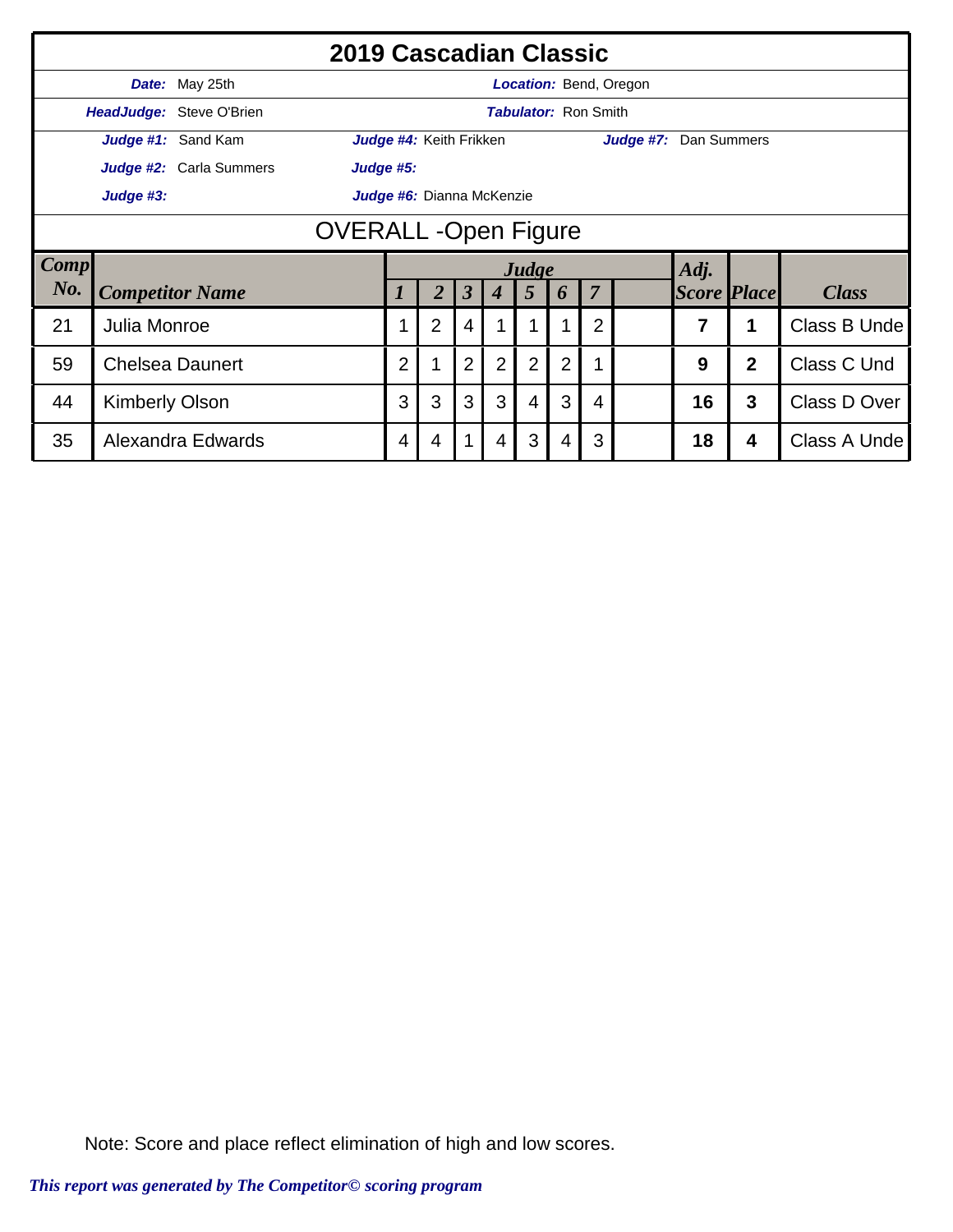|                |                                           | 2019 Cascadian Classic               |                |                         |                |                  |                 |                             |                |                               |                    |                |              |
|----------------|-------------------------------------------|--------------------------------------|----------------|-------------------------|----------------|------------------|-----------------|-----------------------------|----------------|-------------------------------|--------------------|----------------|--------------|
|                |                                           | <b>Date:</b> May 25th                |                |                         |                |                  |                 |                             |                | <b>Location: Bend, Oregon</b> |                    |                |              |
|                |                                           | HeadJudge: Steve O'Brien             |                |                         |                |                  |                 | <b>Tabulator:</b> Ron Smith |                |                               |                    |                |              |
|                |                                           | Judge #1: Sand Kam                   |                | Judge #4: Keith Frikken |                |                  |                 |                             |                | Judge #7: Dan Summers         |                    |                |              |
|                |                                           | Judge #2: Carla Summers<br>Judge #5: |                |                         |                |                  |                 |                             |                |                               |                    |                |              |
|                | Judge #6: Dianna McKenzie<br>Judge #3:    |                                      |                |                         |                |                  |                 |                             |                |                               |                    |                |              |
|                | <b>OVERALL</b> - Masters Classic Physique |                                      |                |                         |                |                  |                 |                             |                |                               |                    |                |              |
| <b>Comp</b>    |                                           |                                      |                |                         |                |                  | Judge           |                             |                |                               | Adj.               |                |              |
| No.            |                                           | <b>Competitor Name</b>               |                | 2                       | $\mathfrak{Z}$ | $\boldsymbol{4}$ | $5\overline{)}$ | 6                           | $\overline{7}$ |                               | <b>Score Place</b> |                | <b>Class</b> |
| 64             | <b>Mikel Nielsen</b>                      |                                      |                | 1                       |                |                  |                 |                             |                |                               | 5                  | 1              | Class A Over |
| $\overline{7}$ |                                           | Michael Huggins                      | 3              | $\overline{2}$          | 3              | 2                | $\overline{2}$  | $\overline{2}$              | $\overline{2}$ |                               | 11                 | $\overline{2}$ | Class B Over |
| 12             | Tom Stahlberg                             |                                      | $\overline{2}$ | 3                       | $\overline{2}$ | 3                | 3               | 3                           | 3              |                               | 14                 | 3              | Class C Over |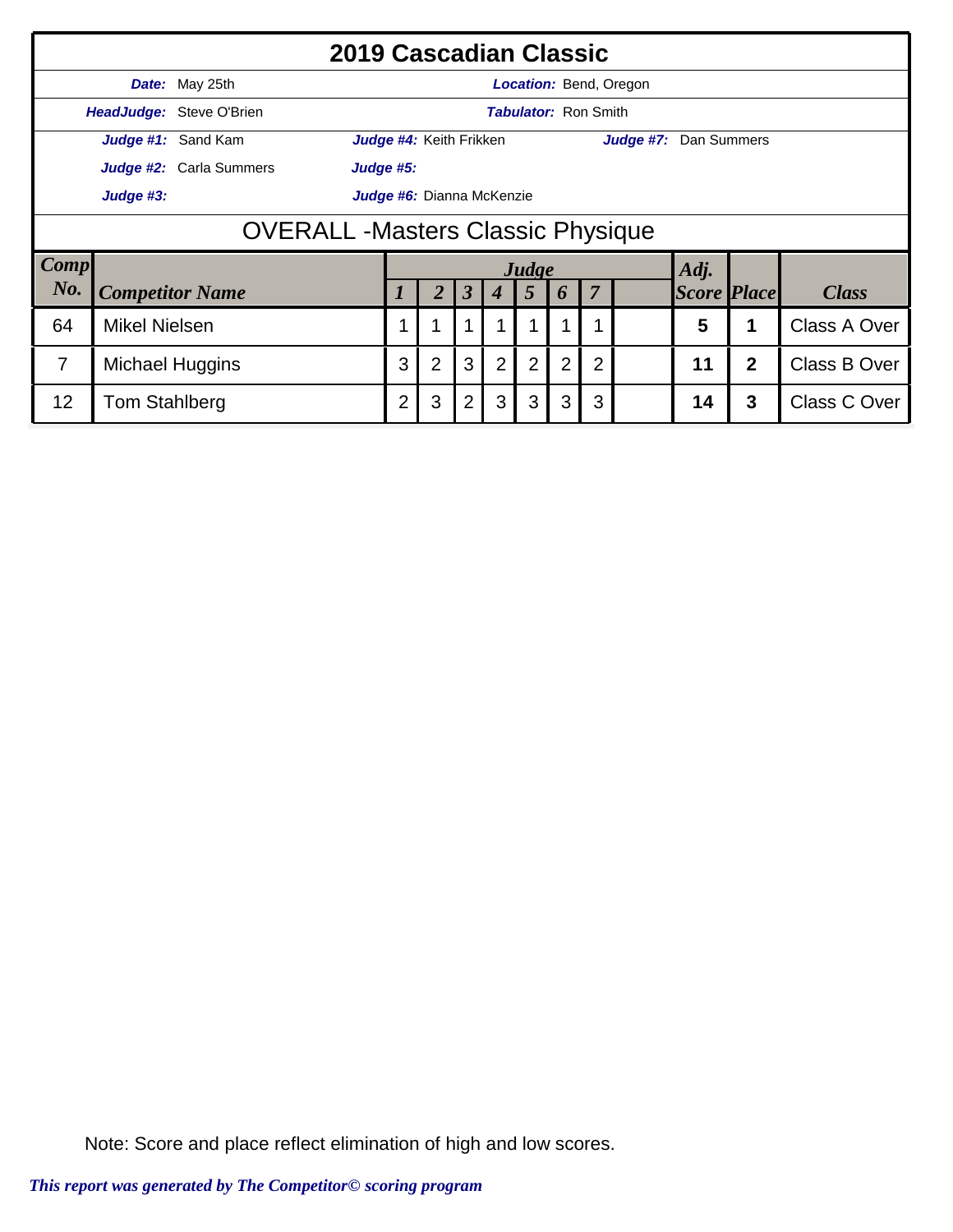|                                                                                                                                 |                                                   |                          | 2019 Cascadian Classic  |                |                |                  |                |                             |                |                               |                    |   |              |
|---------------------------------------------------------------------------------------------------------------------------------|---------------------------------------------------|--------------------------|-------------------------|----------------|----------------|------------------|----------------|-----------------------------|----------------|-------------------------------|--------------------|---|--------------|
|                                                                                                                                 |                                                   | Date: May 25th           |                         |                |                |                  |                |                             |                | <b>Location: Bend, Oregon</b> |                    |   |              |
|                                                                                                                                 |                                                   | HeadJudge: Steve O'Brien |                         |                |                |                  |                | <b>Tabulator:</b> Ron Smith |                |                               |                    |   |              |
|                                                                                                                                 |                                                   | Judge #1: Sand Kam       | Judge #4: Keith Frikken |                |                |                  |                |                             |                | Judge #7: Dan Summers         |                    |   |              |
|                                                                                                                                 |                                                   | Judge #2: Carla Summers  | Judge #5:               |                |                |                  |                |                             |                |                               |                    |   |              |
|                                                                                                                                 | Judge #3: Henry Jung<br>Judge #6: Dianna McKenzie |                          |                         |                |                |                  |                |                             |                |                               |                    |   |              |
|                                                                                                                                 | <b>OVERALL</b> - Open Classic Physique            |                          |                         |                |                |                  |                |                             |                |                               |                    |   |              |
| <b>Comp</b>                                                                                                                     |                                                   |                          |                         |                |                |                  | Judge          |                             |                |                               | Adj.               |   |              |
| No.                                                                                                                             |                                                   | <b>Competitor Name</b>   |                         | $\overline{2}$ | $\mathfrak{Z}$ | $\boldsymbol{4}$ | $\overline{5}$ | 6                           | $\overline{7}$ |                               | <b>Score Place</b> |   | <b>Class</b> |
| 64                                                                                                                              | <b>Mikel Nielsen</b>                              |                          | 1                       | 1              |                |                  |                |                             | 3              |                               | 5                  | 1 | Class A Unde |
| 3<br>3<br>$\overline{2}$<br>$\overline{2}$<br>$\overline{2}$<br>2<br>$\overline{2}$<br>71<br>11<br>$\overline{2}$<br>Wayne Jack |                                                   |                          |                         |                |                |                  |                | Class C Over                |                |                               |                    |   |              |
| 66                                                                                                                              | <b>Nick Tatom</b>                                 |                          | 3                       | 2              | $\overline{2}$ | 3                | 3              | 3                           |                |                               | 13                 | 3 | Class B Unde |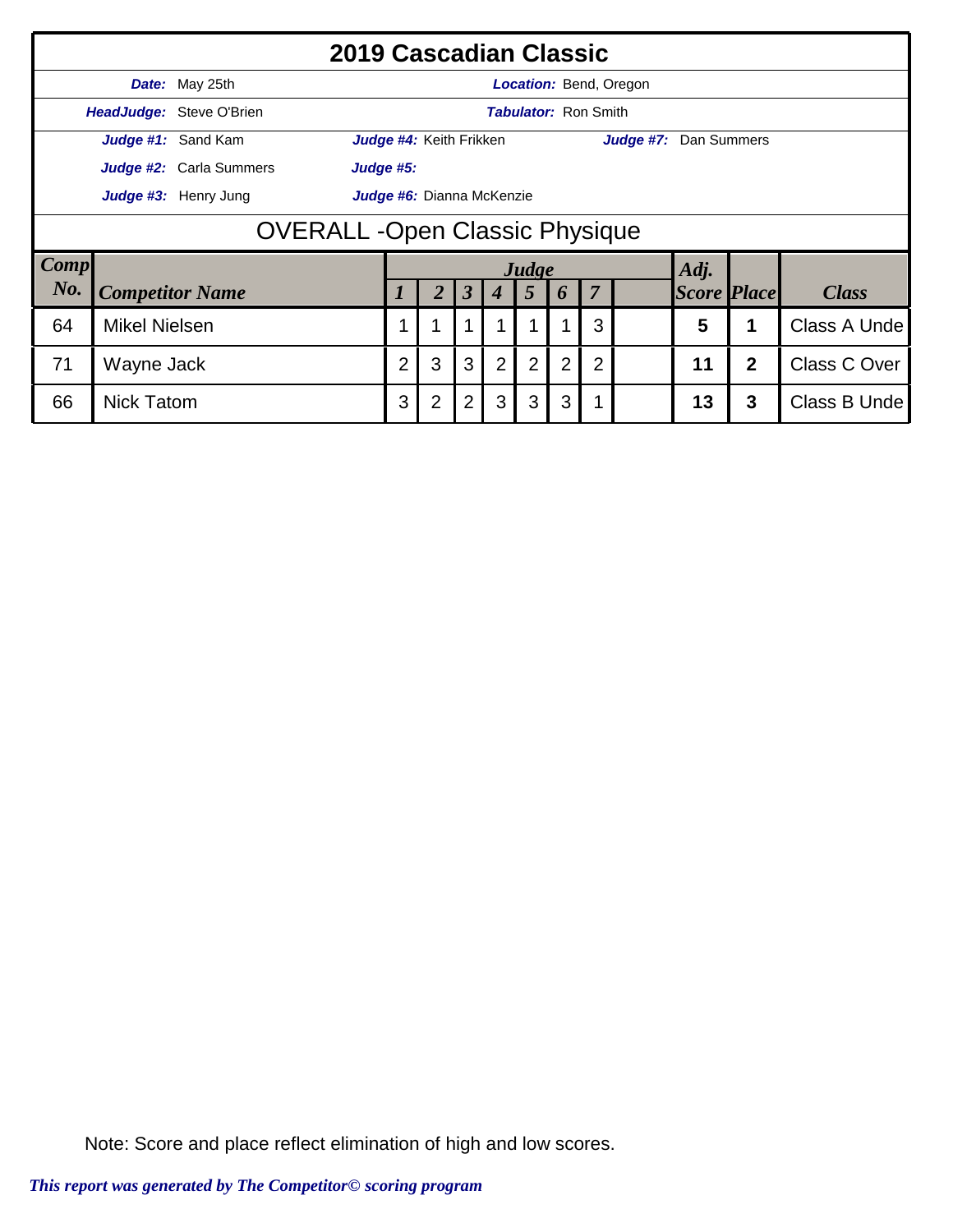|             |                                                    | 2019 Cascadian Classic   |                                                                                                                                  |                         |                      |                  |                             |   |                |                               |                    |   |              |
|-------------|----------------------------------------------------|--------------------------|----------------------------------------------------------------------------------------------------------------------------------|-------------------------|----------------------|------------------|-----------------------------|---|----------------|-------------------------------|--------------------|---|--------------|
|             |                                                    | <b>Date:</b> May 25th    |                                                                                                                                  |                         |                      |                  |                             |   |                | <b>Location:</b> Bend, Oregon |                    |   |              |
|             |                                                    | HeadJudge: Steve O'Brien |                                                                                                                                  |                         |                      |                  | <b>Tabulator: Ron Smith</b> |   |                |                               |                    |   |              |
|             |                                                    | Judge #1: Sand Kam       |                                                                                                                                  | Judge #4: Keith Frikken |                      |                  |                             |   |                | Judge #7: Dan Summers         |                    |   |              |
|             |                                                    | Judge #2: Carla Summers  | Judge #5:                                                                                                                        |                         |                      |                  |                             |   |                |                               |                    |   |              |
|             | Judge #3: Lou Andrews<br>Judge #6: Dianna McKenzie |                          |                                                                                                                                  |                         |                      |                  |                             |   |                |                               |                    |   |              |
|             | <b>OVERALL -Masters Mens Physique</b>              |                          |                                                                                                                                  |                         |                      |                  |                             |   |                |                               |                    |   |              |
| <b>Comp</b> |                                                    |                          |                                                                                                                                  |                         |                      |                  | Judge                       |   |                |                               | Adj.               |   |              |
| No.         |                                                    | <b>Competitor Name</b>   |                                                                                                                                  | 2                       | $\boldsymbol{\beta}$ | $\boldsymbol{4}$ | $\overline{5}$              | 6 | $\overline{7}$ |                               | <b>Score Place</b> |   | <b>Class</b> |
| 84          | <b>Michael Olivera</b>                             |                          | $\overline{2}$                                                                                                                   |                         |                      |                  |                             |   |                |                               | 5                  | 1 | Class B Over |
| 88          | Jason Lobaugh                                      |                          | $\overline{2}$<br>$\overline{2}$<br>$\overline{2}$<br>$\overline{2}$<br>$\overline{2}$<br>$\overline{2}$<br>$\overline{2}$<br>10 |                         |                      |                  |                             |   |                | Class C Over                  |                    |   |              |
| 83          | <b>Steve Cain</b>                                  |                          | 3                                                                                                                                | 3                       | 3                    | 3                | 3                           | 3 | 3              |                               | 15                 | 3 | Class D Over |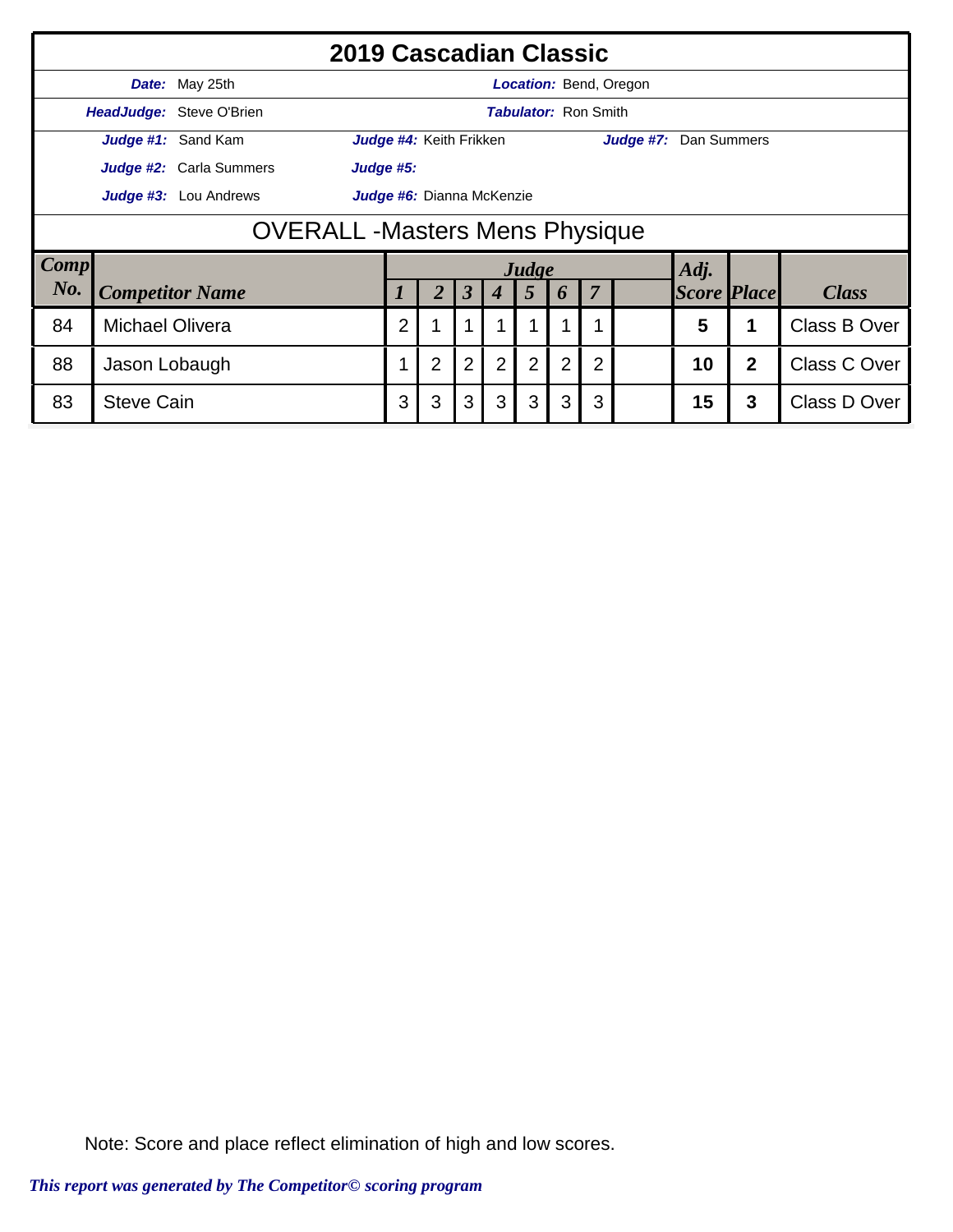|             |                                     | 2019 Cascadian Classic                                    |                |                         |                      |                |                |                             |                |                               |                    |                |              |
|-------------|-------------------------------------|-----------------------------------------------------------|----------------|-------------------------|----------------------|----------------|----------------|-----------------------------|----------------|-------------------------------|--------------------|----------------|--------------|
|             |                                     | Date: May 25th                                            |                |                         |                      |                |                |                             |                | <b>Location: Bend, Oregon</b> |                    |                |              |
|             |                                     | HeadJudge: Steve O'Brien                                  |                |                         |                      |                |                | <b>Tabulator: Ron Smith</b> |                |                               |                    |                |              |
|             |                                     | Judge #1: Sand Kam                                        |                | Judge #4: Keith Frikken |                      |                |                |                             |                | Judge #7: Dan Summers         |                    |                |              |
|             |                                     | Judge #2: Carla Summers                                   | Judge #5:      |                         |                      |                |                |                             |                |                               |                    |                |              |
|             |                                     | <b>Judge #3:</b> Lou Andrews<br>Judge #6: Dianna McKenzie |                |                         |                      |                |                |                             |                |                               |                    |                |              |
|             | <b>OVERALL - Open Mens Physique</b> |                                                           |                |                         |                      |                |                |                             |                |                               |                    |                |              |
| <b>Comp</b> |                                     |                                                           |                |                         |                      |                | Judge          |                             |                |                               | Adj.               |                |              |
| No.         |                                     | <b>Competitor Name</b>                                    |                |                         | $\boldsymbol{\beta}$ | 4              | 5              | 6                           | $\overline{7}$ |                               | <b>Score Place</b> |                | <b>Class</b> |
| 92          | Alex Atanasov                       |                                                           |                | 3                       | 3                    |                |                |                             | 1              |                               | 7                  | 1              | Class C Und  |
| 96          | <b>Julian Esquivel</b>              |                                                           | $\overline{2}$ | $\overline{2}$          | $\overline{2}$       | $\overline{2}$ | $\overline{2}$ | $\overline{2}$              | $\overline{2}$ |                               | 10                 | $\overline{2}$ | Class D Over |
| 82          | <b>Dylon Bennett</b>                |                                                           | 3              | 1                       | $\mathbf 1$          | 3              | 3              | 3                           | 3              |                               | 13                 | 3              | Class A Unde |
| 91          | Doug Foote                          |                                                           | 4              | 4                       | $\overline{4}$       | 4              | 4              | 4                           | 4              |                               | 20                 | 4              | Class B Unde |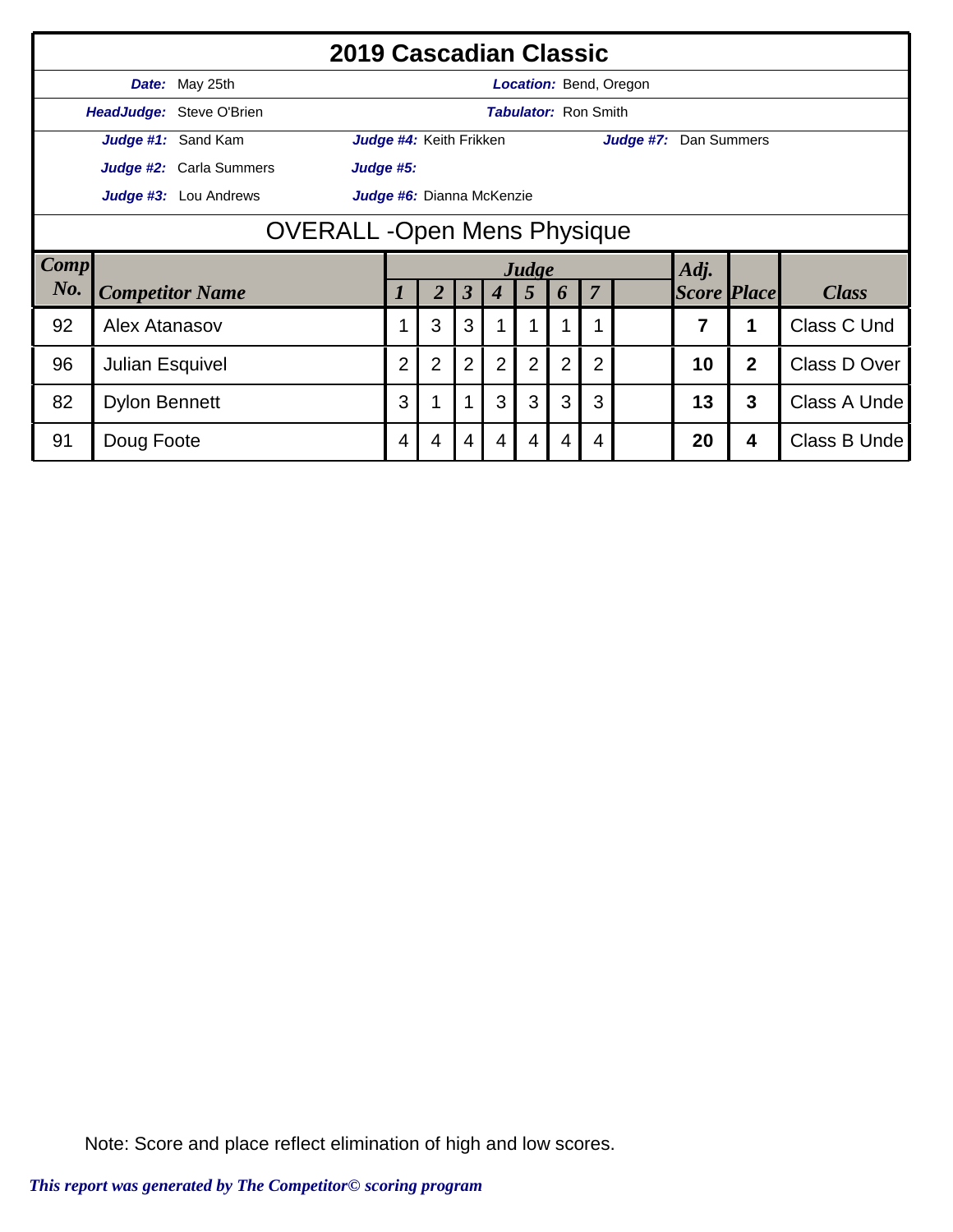|             |                                |                              | 2019 Cascadian Classic                                                                                   |                |                      |                  |                             |   |                |                               |                    |   |              |
|-------------|--------------------------------|------------------------------|----------------------------------------------------------------------------------------------------------|----------------|----------------------|------------------|-----------------------------|---|----------------|-------------------------------|--------------------|---|--------------|
|             |                                | Date: May 25th               |                                                                                                          |                |                      |                  |                             |   |                | <b>Location: Bend, Oregon</b> |                    |   |              |
|             |                                | HeadJudge: Steve O'Brien     |                                                                                                          |                |                      |                  | <b>Tabulator: Ron Smith</b> |   |                |                               |                    |   |              |
|             |                                | Judge #1: Sand Kam           | Judge #4: Keith Frikken                                                                                  |                |                      |                  |                             |   |                | Judge #7: Dan Summers         |                    |   |              |
|             |                                | Judge #2: Carla Summers      | Judge #5: Lori Steele                                                                                    |                |                      |                  |                             |   |                |                               |                    |   |              |
|             |                                | <b>Judge #3:</b> Lou Andrews | Judge #6: Dianna McKenzie                                                                                |                |                      |                  |                             |   |                |                               |                    |   |              |
|             | <b>OVERALL -Masters Bikini</b> |                              |                                                                                                          |                |                      |                  |                             |   |                |                               |                    |   |              |
| <b>Comp</b> |                                |                              |                                                                                                          |                |                      |                  | Judge                       |   |                |                               | Adj.               |   |              |
| No.         |                                | <b>Competitor Name</b>       |                                                                                                          | $\overline{2}$ | $\boldsymbol{\beta}$ | $\boldsymbol{4}$ | $\overline{5}$              | 6 | $\overline{7}$ |                               | <b>Score Place</b> |   | <b>Class</b> |
| 123         | Sasha Hartleb                  |                              |                                                                                                          | 4              | $\overline{2}$       |                  |                             |   | $\overline{2}$ |                               | 6                  | 1 | Class A Over |
| 137         | <b>Kelly Hunt</b>              |                              | 2<br>$\overline{2}$<br>$\overline{2}$<br>$\overline{2}$<br>$\overline{2}$<br>1<br>1<br>9<br>$\mathbf{2}$ |                |                      |                  |                             |   |                | Class B Over                  |                    |   |              |
| 139         |                                | <b>Lynley Bouchard</b>       | 3                                                                                                        | 3              | 3                    | 3                | 3                           | 3 | 3              |                               | 15                 | 3 | Class C Over |